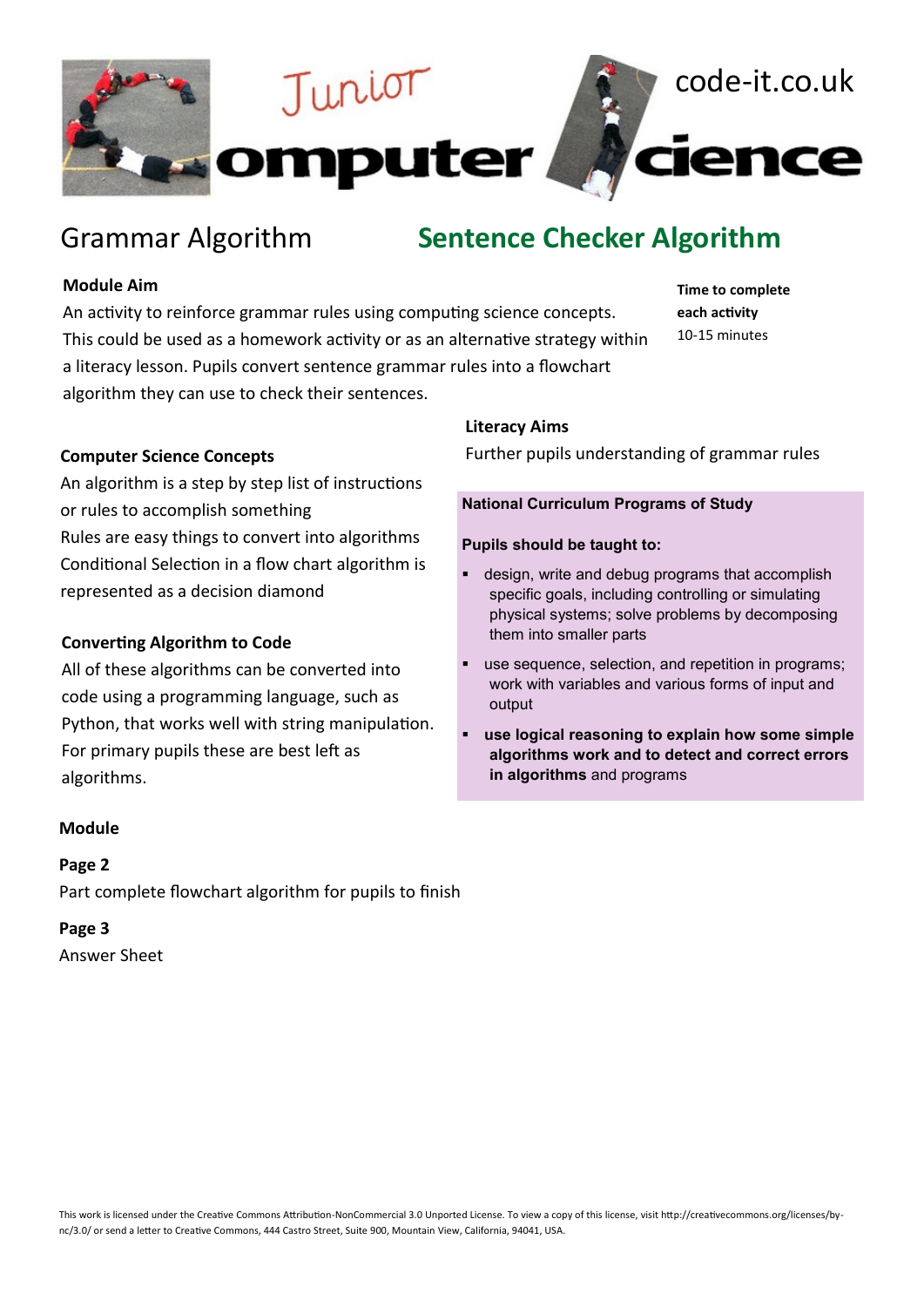

This work is licensed under the Creative Commons Attribution-NonCommercial 3.0 Unported License. To view a copy of this license, visit http://creativecommons.org/licenses/bync/3.0/ or send a letter to Creative Commons, 444 Castro Street, Suite 900, Mountain View, California, 94041, USA.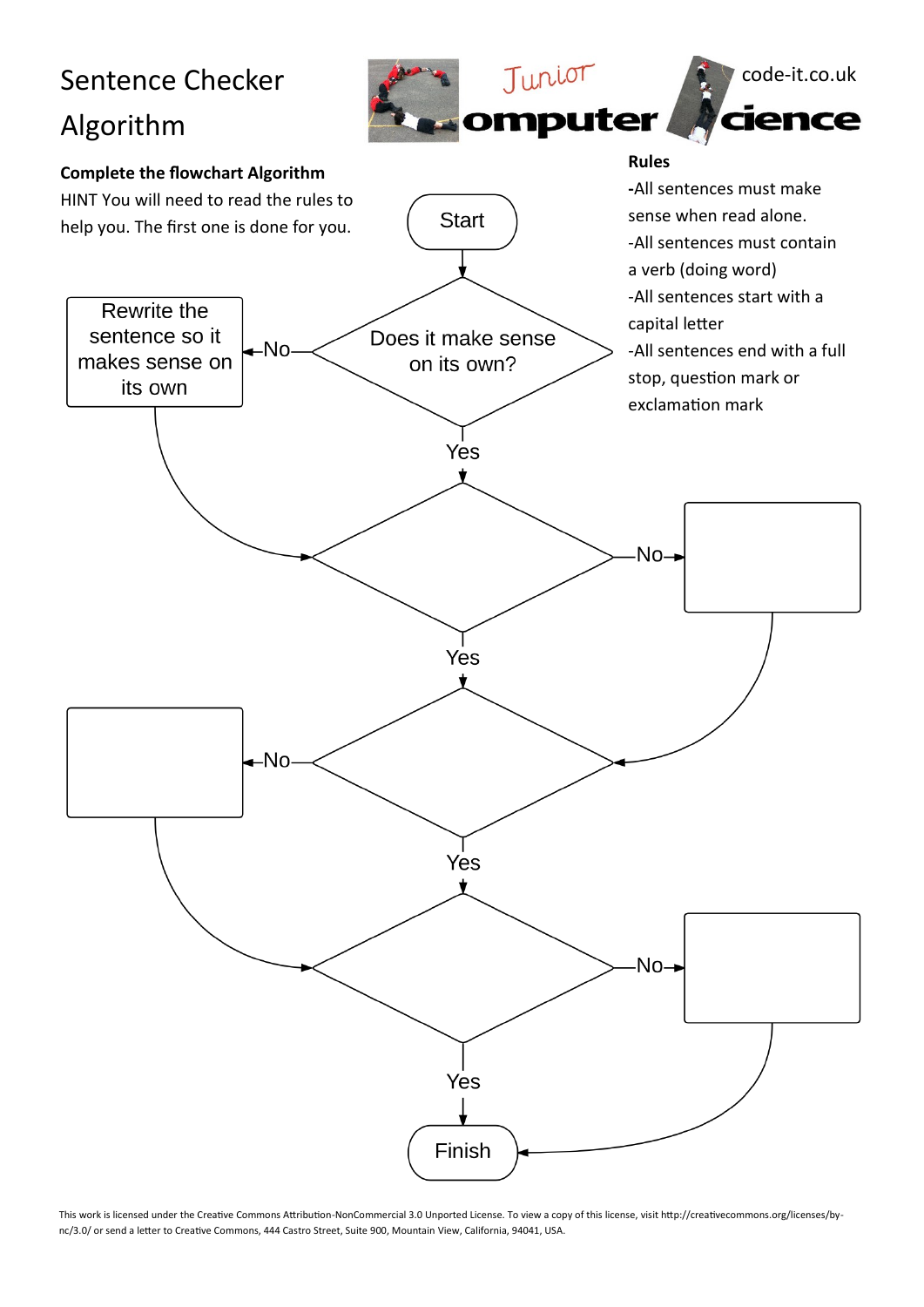

This work is licensed under the Creative Commons Attribution-NonCommercial 3.0 Unported License. To view a copy of this license, visit http://creativecommons.org/licenses/bync/3.0/ or send a letter to Creative Commons, 444 Castro Street, Suite 900, Mountain View, California, 94041, USA.